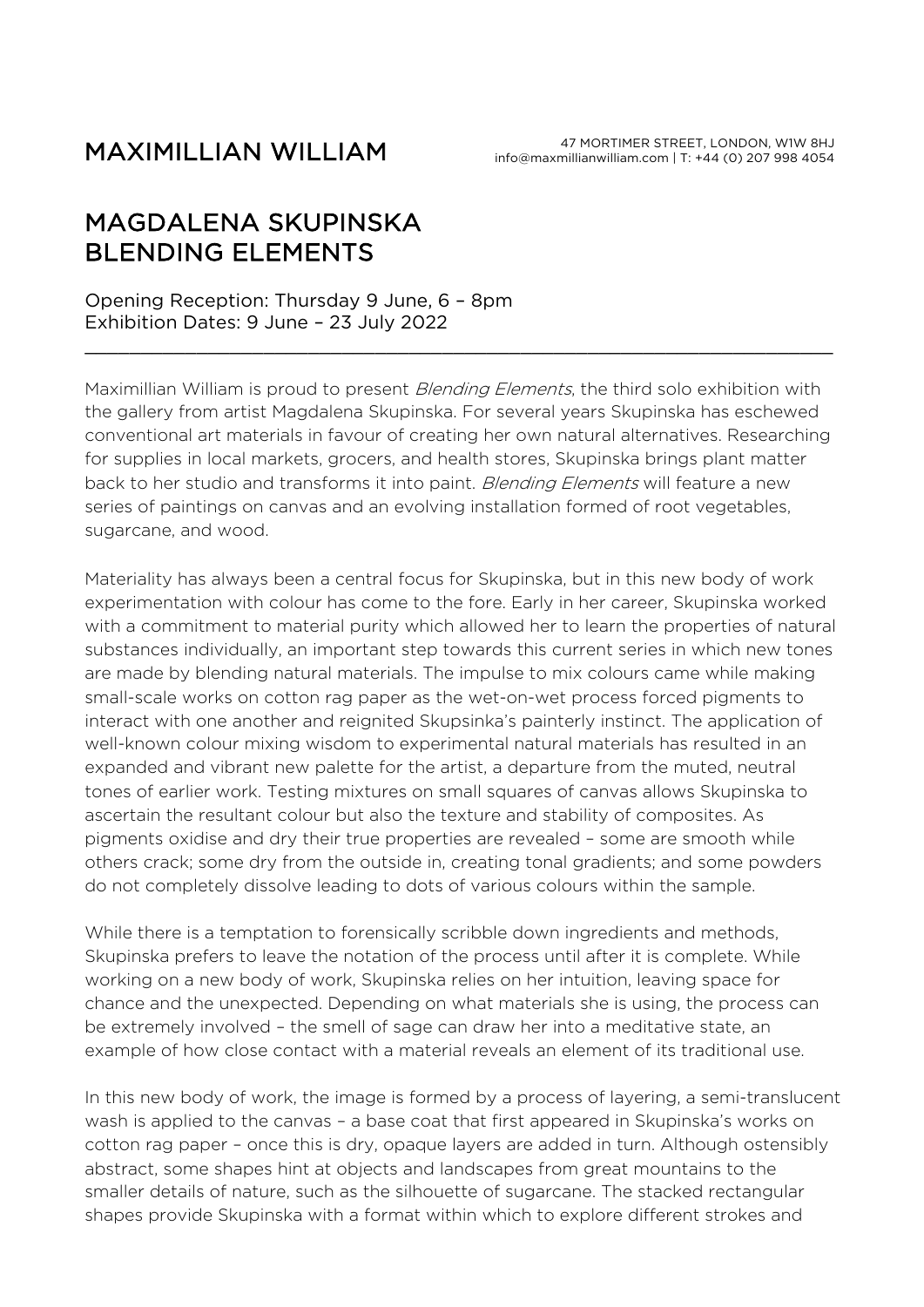painterly applications of her materials. An irregular, flat, ovoid form, which Skupinska describes as a bowl, is also repeated among the canvases. The reciprocal relationship between the studio and the kitchen perhaps alluded to in a hard-edged ode to still life painting.

When Skupinska first began working with natural materials seven years ago, it was with the intention of bringing scent into her work to take them beyond purely the visual. Since then, through the process of engaging closely with these materials her motivations have evolved – nature has contributed so much to Skupinska that she feels it is her responsibility to continue to respect, nurture and honour it in her making. Deeply aware of the toxicity of more conventional art supplies, and awed by nature's ability to provide rich colours, Skupinska is determined to continue to learn from the world around her and translate her spiritual connection to her medium into paintings that capture the sublimity of nature. Looking at her materials, Skupinska is reminded of their life cycles, growing from a seed to a plant to then be harvested – everything in her painting was once living matter and for Skupinska – who views the process of painting as one of reanimation - the potential for life remains.